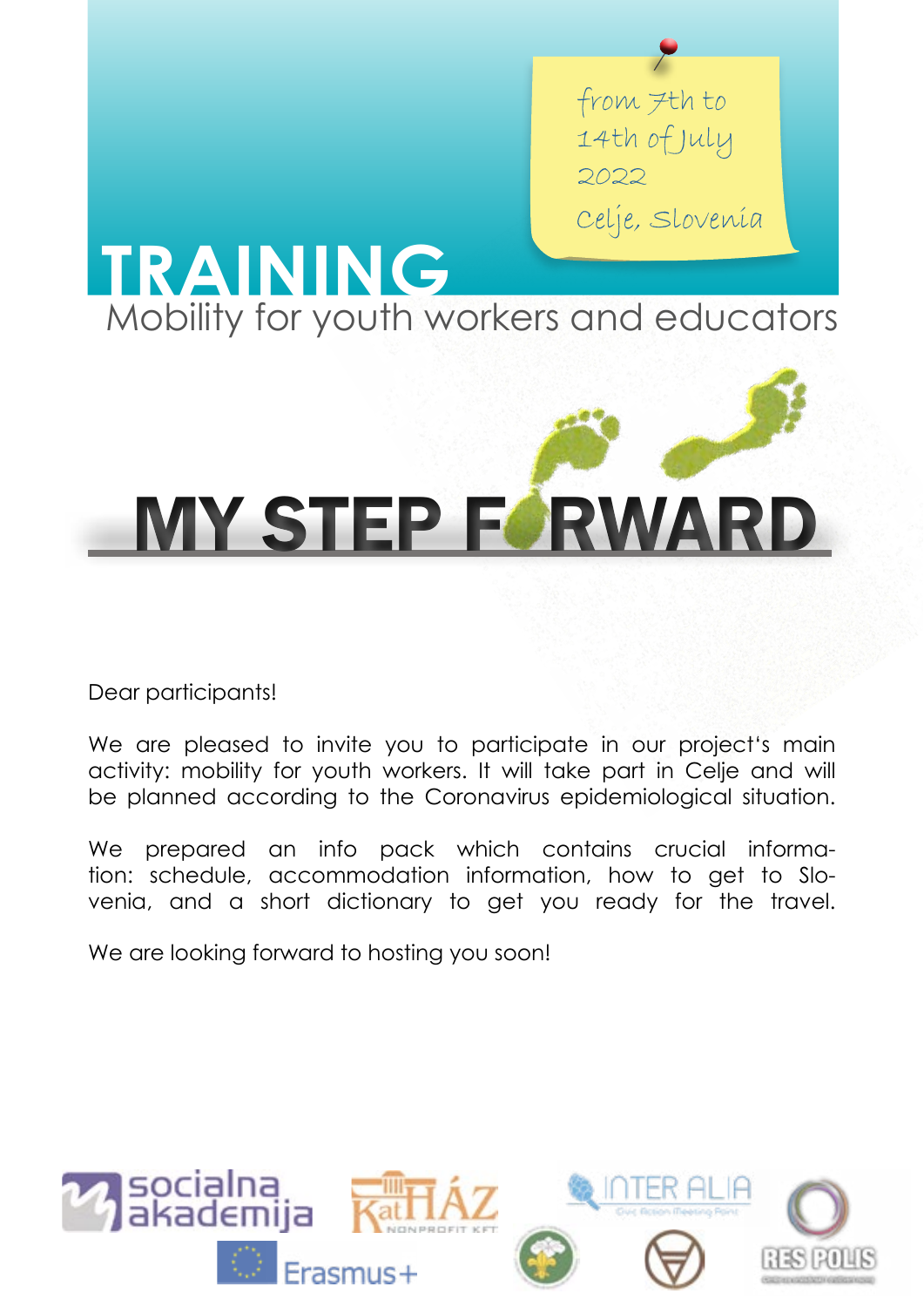# **ABOUT THE PROJECT**



22 youth workers age: 20 - 45 years 6 countries 7 days together

With the project we want to support youth workers and educators to find answers to the following questions:

*How to support young people so that they can live life to the fullest? How can we support them on their path of discovery of personal mission and satisfaction?*

Main topics:

- positioning personal mission on a career guidance map,
- factors of growing up in World 4.0,
- the dynamics of mission, vision, and decision making,
- diverse methods to support youth on their path,
- keeping inner motivation in long-term processes,
- I as a mentor and companion of youth
- digital world and mentoring process.

### Participant profile:



- Youth worker or educator who works in a non-formal setting with youth on regular basis,
- age: between 20 and 45 years.

Each partner organisation has 3 to 4 participant's spaces.

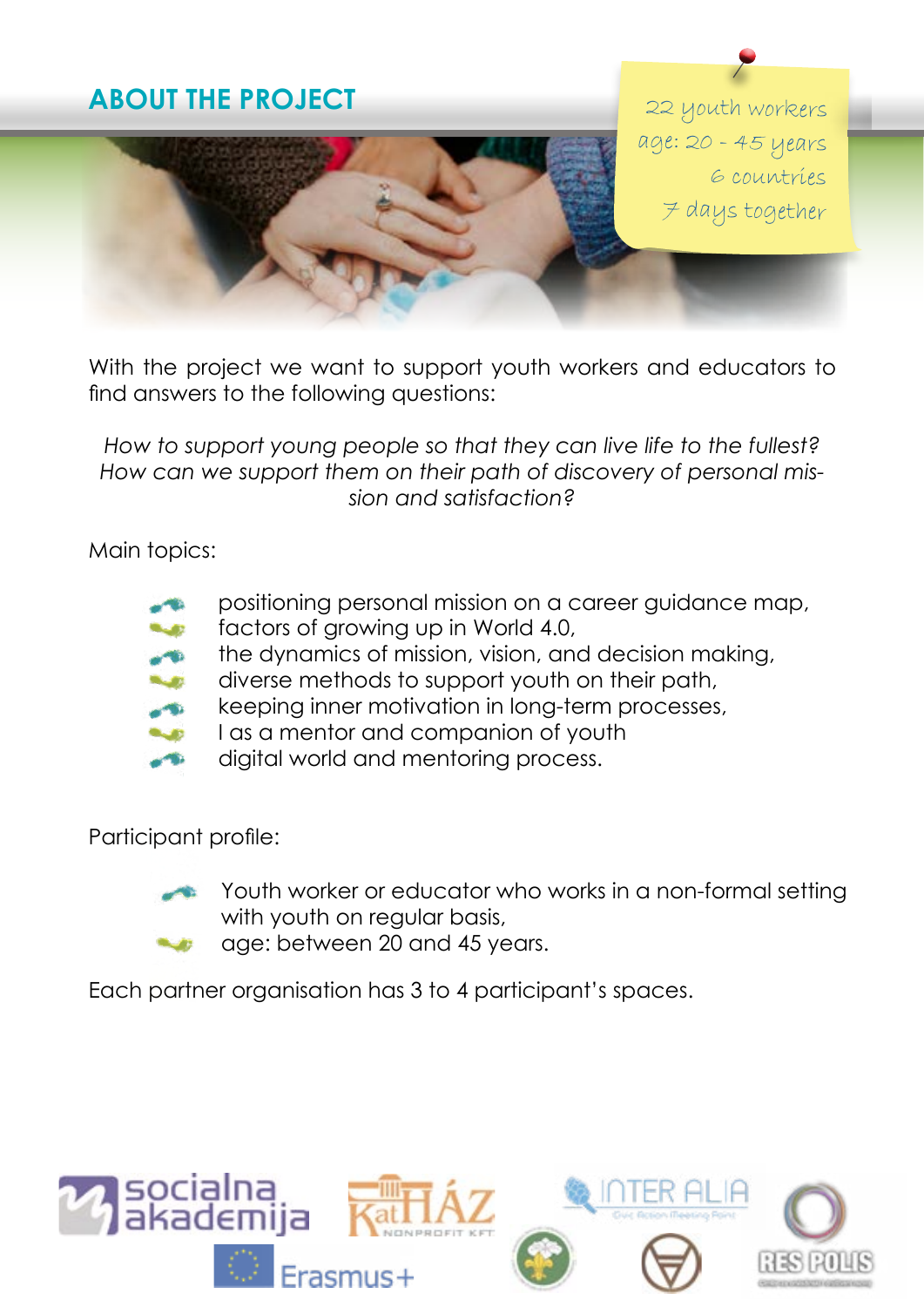# **PROJECT PHASES**

#### **1. ONLINE PREPARATION**

- We are going to create a FB group, which will enable you to get to know each other.
- Through tasks, you will research new methods, which you can use when supporting youth in digital space and build up vocabulary relevant for training.
- You will have a space to propose your methods for open space. Selection priority will be given to those which are adapted/used to support the inclusion of young people with fewer opportunities.

#### **2. TRAINING PHASE**

#### **Trainers:**

**Urška Česnik** (SI) is a psychologist by education. She has been working as a youth workers and mentor since 2012. She is a career counselor (certificate MUKS issued by Slovene Institute for Employment) and leader of Career counseling group for KROJ Network - youth network for career development.

Employed at TiPovej! Institute, where she works as a program coordinator and trainer (on local, national and international level) for projects such as: School for life - Brave. Creative. Entrepreneur; City Inkubator of Ljubljana (youth initiative mentorship program), Cities of Learning.

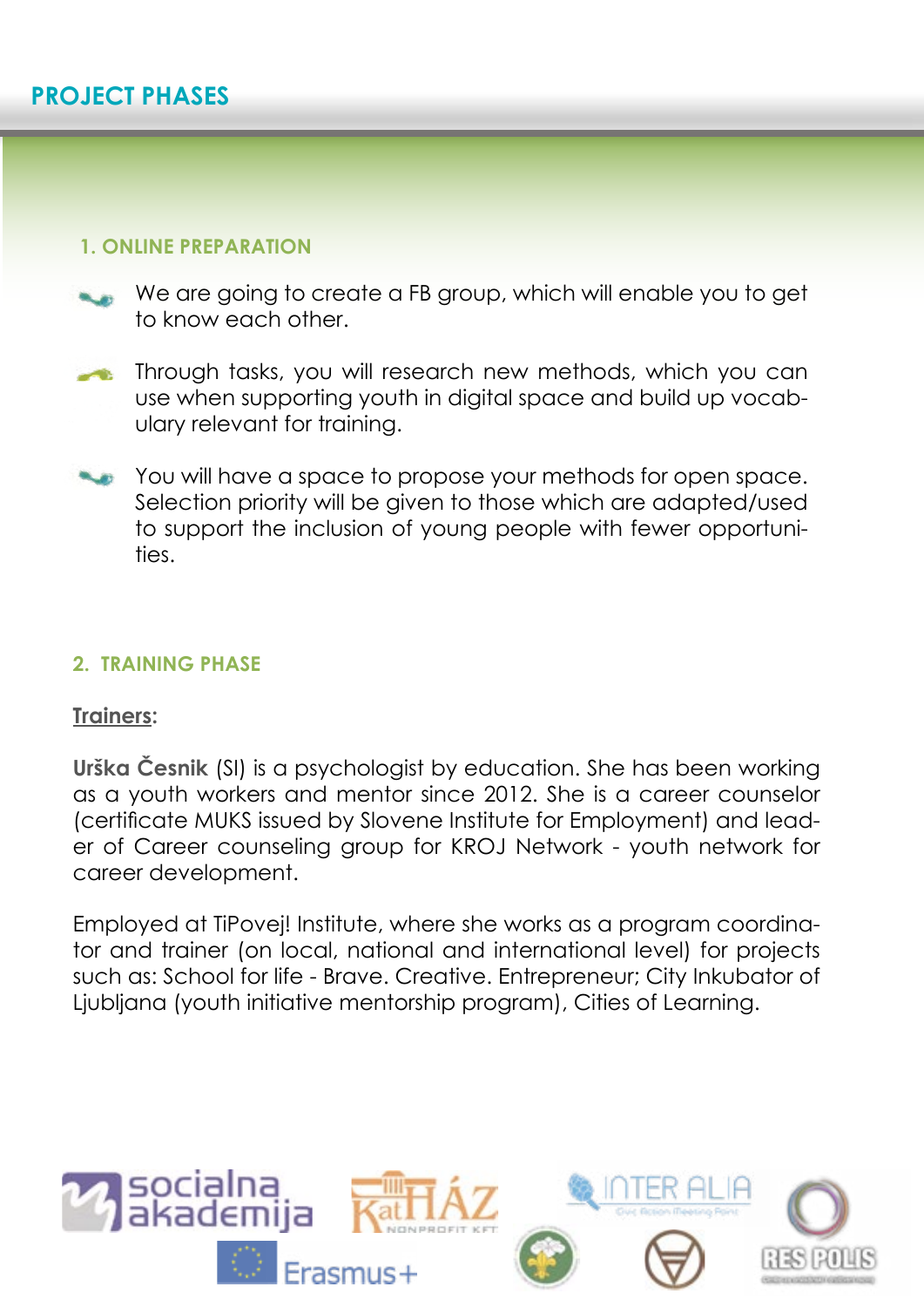**Sabina Belc** (SI) has been active in youth work since 2008. She started as a scout leader. Currently she has been employed as a youth worker in Socialna akademija where she is responsible for project management, mentorship, and educational activities.

She had been part of the project team in strategic partnership MotivAction which had been focused on support systems for youth to find their path/mission in life.

In 2019, she was involved in training for mentors and responsible for mentorship programs.

|           | Draft programme                                   |
|-----------|---------------------------------------------------|
|           | DAY <sub>1</sub>                                  |
| <b>PM</b> | Arrival                                           |
|           |                                                   |
|           | DAY <sub>2</sub>                                  |
| <b>AM</b> | Introduction                                      |
|           | Expectations                                      |
| <b>PM</b> | Growing up in World 4.0                           |
|           | Biographical learning: when I was young           |
|           | Evening reflection                                |
|           | DAY <sub>3</sub>                                  |
| <b>AM</b> | <b>Mentoring process</b>                          |
|           | Listening as a tool                               |
| <b>PM</b> | My superpowers                                    |
|           | Youthpass as a tool for reflection                |
|           | Evening reflection                                |
|           | DAY 4                                             |
| <b>AM</b> | Beliefs: an obstacle in the process of            |
|           | decission making                                  |
| <b>PM</b> | Identity and its role in career/life orineteering |
|           | Evening reflection                                |
|           |                                                   |
|           |                                                   |
|           |                                                   |

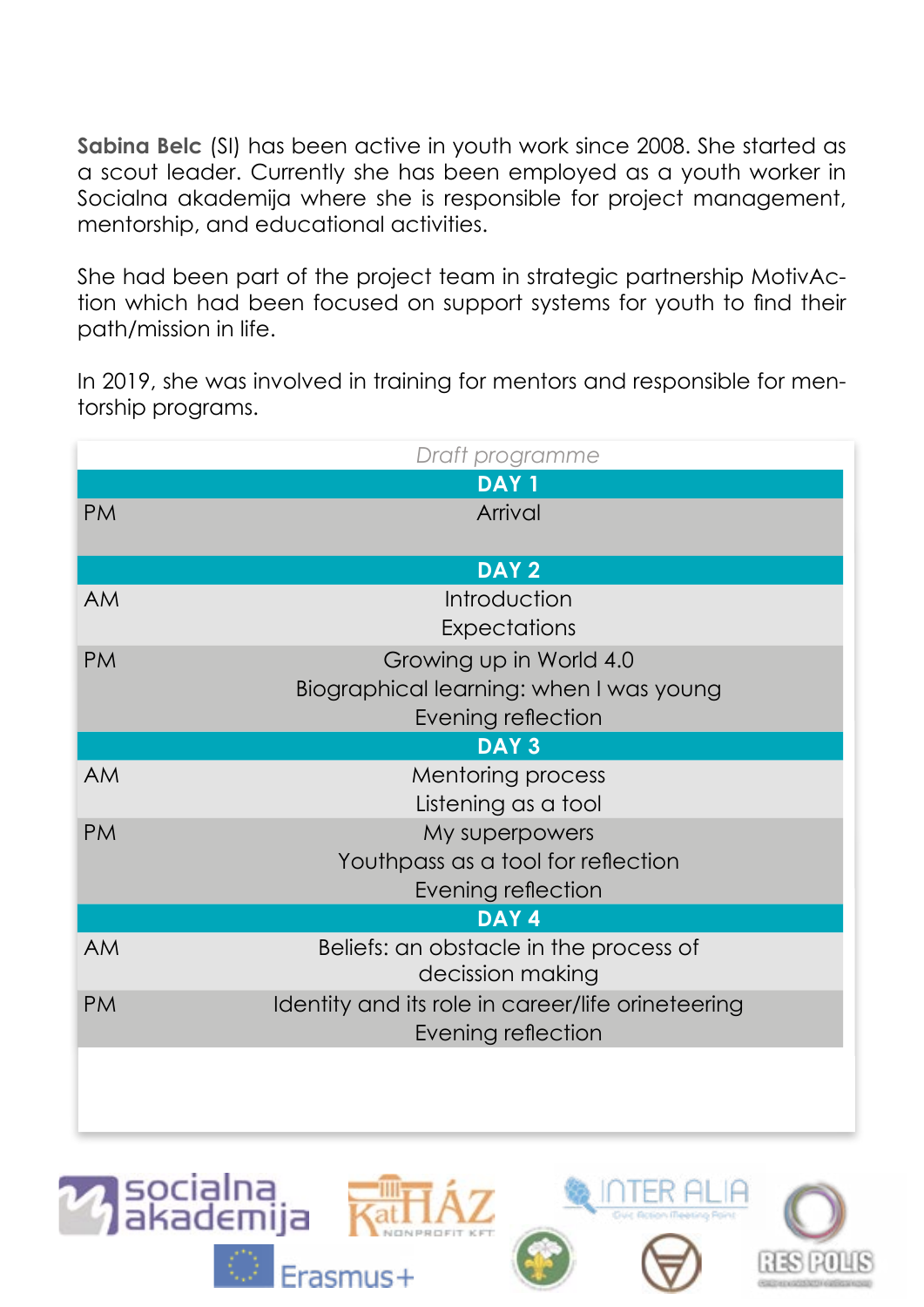|           | DAY <sub>5</sub>                                             |
|-----------|--------------------------------------------------------------|
| <b>AM</b> | Open space (sharing of good pratices)                        |
| <b>PM</b> | Mentorship planning process<br>Evening reflection            |
|           | DAY 6                                                        |
| <b>AM</b> | Toolbox<br>How to support young people in the digital world? |
| <b>PM</b> | The hero's journey<br>Closing reflection and evaluation      |
|           | DAY <sub>7</sub>                                             |
| <b>AM</b> | Departure                                                    |

## **3. DISEMINATION PHASE**

You will be invited:

- to implement activity in your local environment as a follow up (it can be done using the methods in regular activities of the organization),
- 

write a testimonial about the project,

share your experience and outcomes (on social media in local ÷ media etc.).

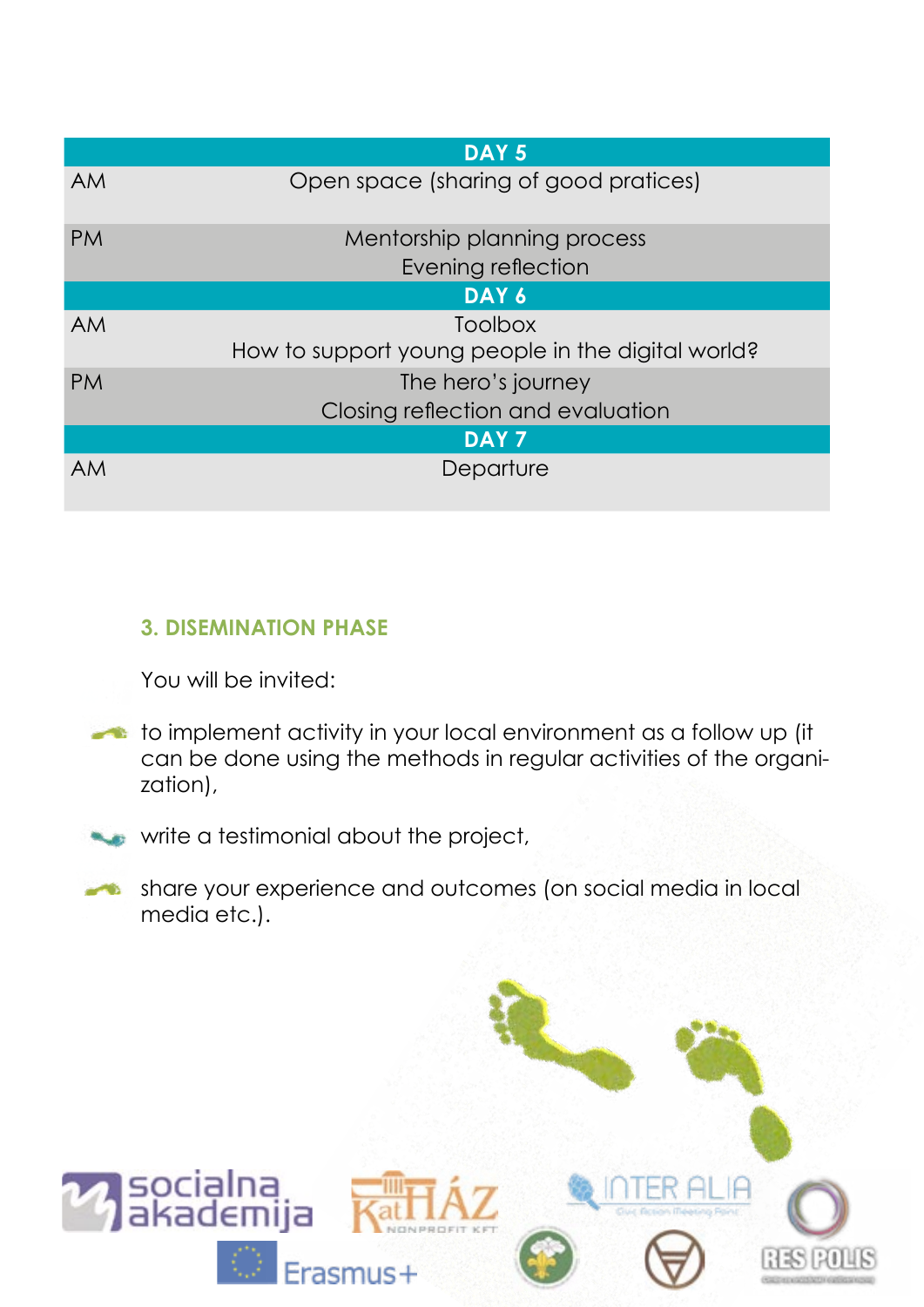Accommodation will be provided at Saint Joseph Home, Celje. It is located on a small hill near the old city center called Joseph Hill. This hill is marked by a baroque church, built by the residents of Celje as a gratitude gesture for the cessation of pestilence in 1681. The church soon became a popular pilgrimage point. This place has the option to host up to 200 people at the same time.

Participants will be accommodated in double rooms with a private bathroom. There are also meeting rooms, conference halls, a big dining room, and a spacious outdoor place. All the meals – breakfast, lunch, dinner, and 2 coffee breaks, will be provided at the location.

Address: [DOM SV. JOŽEF](https://www.jozef.si/) Plečnikova ulica 29 3000 Celje, Slovenia







Celje castle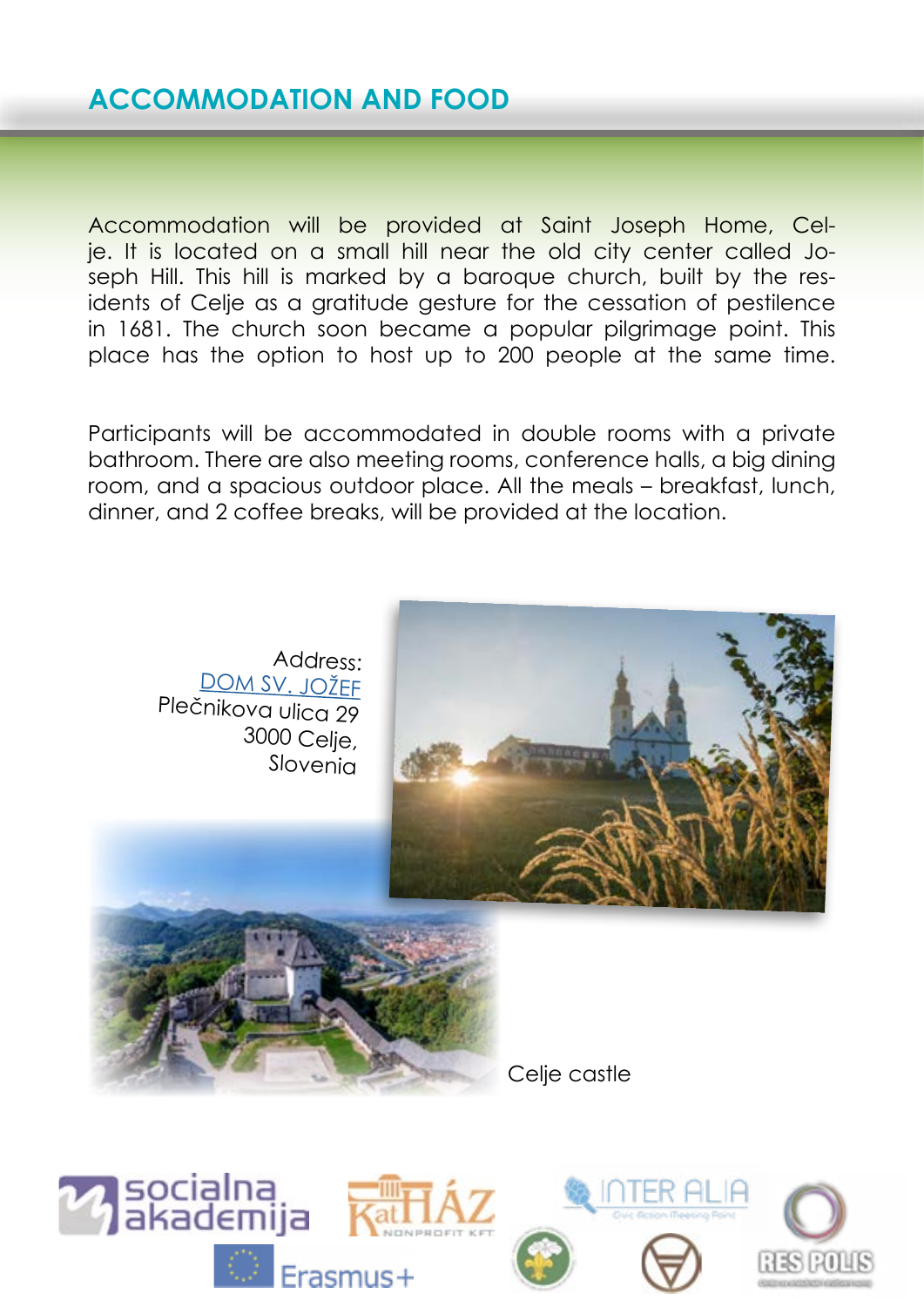# **HOW TO GET THERE ?**

We will start our program on 7th of July 2022 at 19:00 PM with dinner. Our program ends on 14 th of July 2022 after breakfast.

### **TRANSPORT FROM NEARBY AIRPORTS TO CELJE**

To plan trip from nearby airports to Ljubljana we recommend this pages: [Flixbus](https://www.flixbus.com/), [GoOpti](https://www.goopti.com/en/) and [train.](https://reiseauskunft.bahn.de/bin/query.exe/en?revia=yes&existOptimizePrice-deactivated=1&country=GBR&dbkanal_007=L04_S02_D002_KIN0059_qf-bahn-svb-kl2_lz03&start=1&protocol=https%3A&S=&REQ0JourneyStopsSID=&Z=&REQ0JourneyStopsZID=&date=Mon%2C%2008.06.20&time=11%3A02×el=depart&returnDate=&returnTime=&returnTimesel=depart&optimize=0&auskunft_travelers_number=1&tariffTravellerType.1=E&tariffTravellerReductionClass.1=0&tariffClass=2&rtMode=DB-HYBRID&externRequest=yes&HWAI=JS!js%3Dyes!ajax%3Dyes!&fbclid=IwAR0WYHbtEa0kyENFcKKLkV_H2DgoHeGC-whFayVTcOOqUZPZ8E_upitxq58)

### **TRANSPORT FROM LJUBLJANA AIRPORT TO CELJE:**

It is possible to take a public bus or shuttles to the central bus station.

## **FROM CELJE MAIN TRAIN/BUS STATION TO MEETING POINT**



Walking distance is around 1,2 km.

You can take city bus [Celebus](https://www.celje.info/aktualno/celebus-zapeljal-na-celjske-ulice-vozni-red-linije-cene-vozovnic-foto/) line number 5

One-time ticket purchashed on a BUS costs 1€.

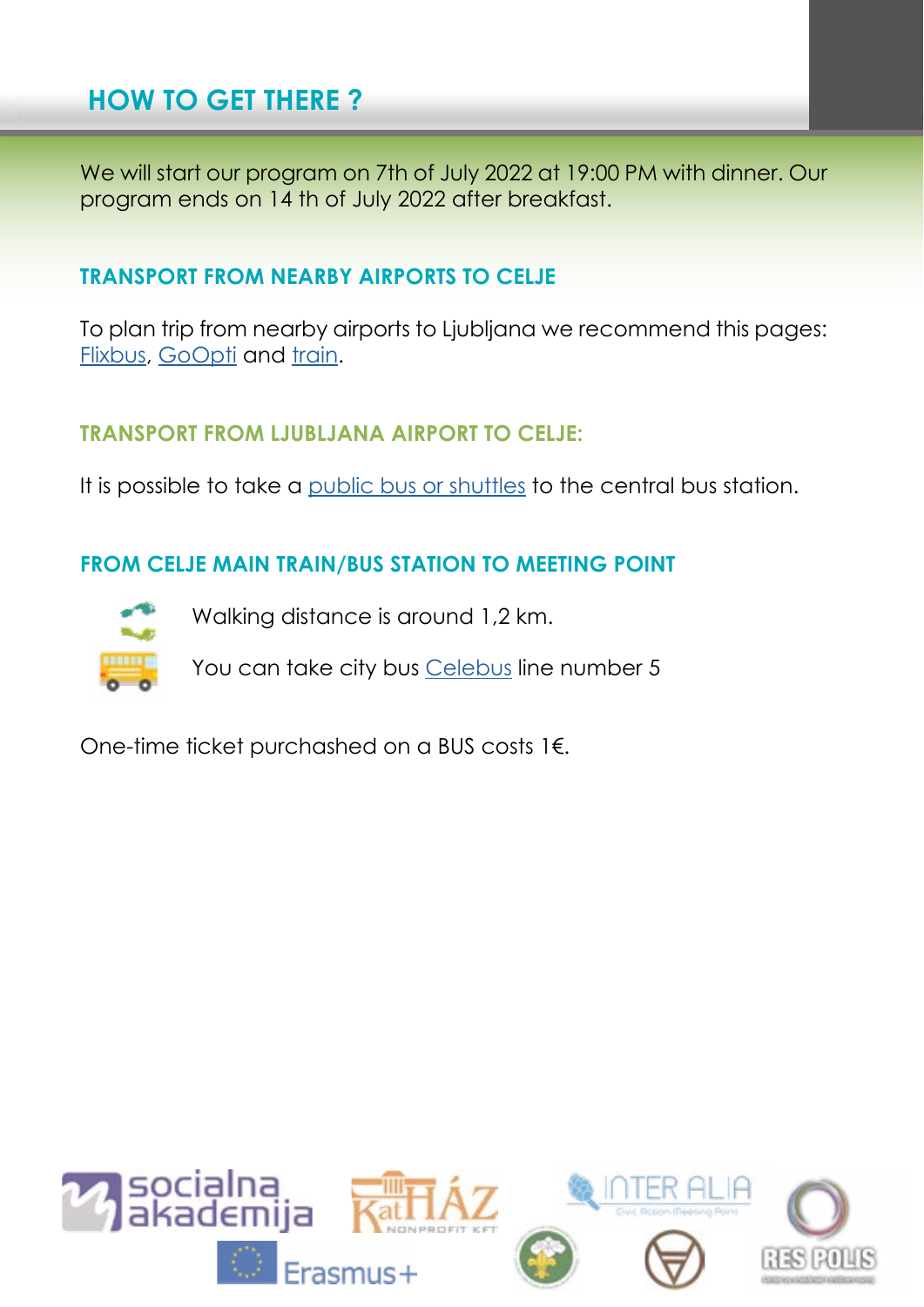

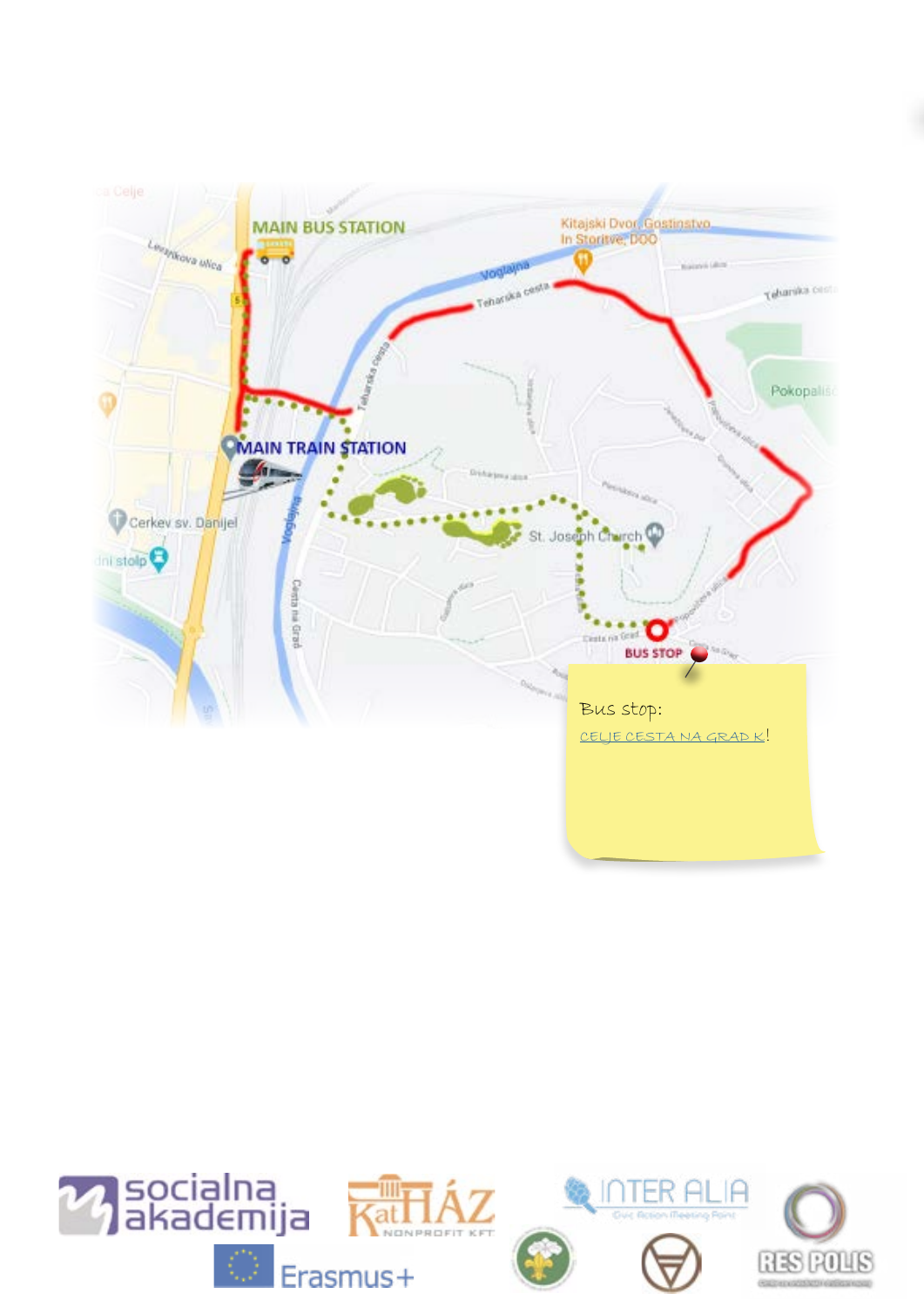We will reimburse you travel costs up to **the amounts in table below**. For you to claim travel reimbursement it is vital you **keep all invoices, receipts and boarding passes**, so as to prove you made the journey to and from your country.

You can claim travel expenses from the moment you leave home until you return home, as long as costs are genuine. If you lose any of your tickets, invoices, receipts, etc. it will not be possible for you to receive travel reimbursements.

#### **So please take great care of your receipts and invoices! :)**

| <b>Country:</b> | Travel budget per person: |
|-----------------|---------------------------|
| Slovenia        | 20€                       |
| Hungary         | 180€                      |
| Serbia          | 180€                      |
| Croatia         | 20€                       |
| Greece          | 275€                      |
| Romania         | 275€                      |

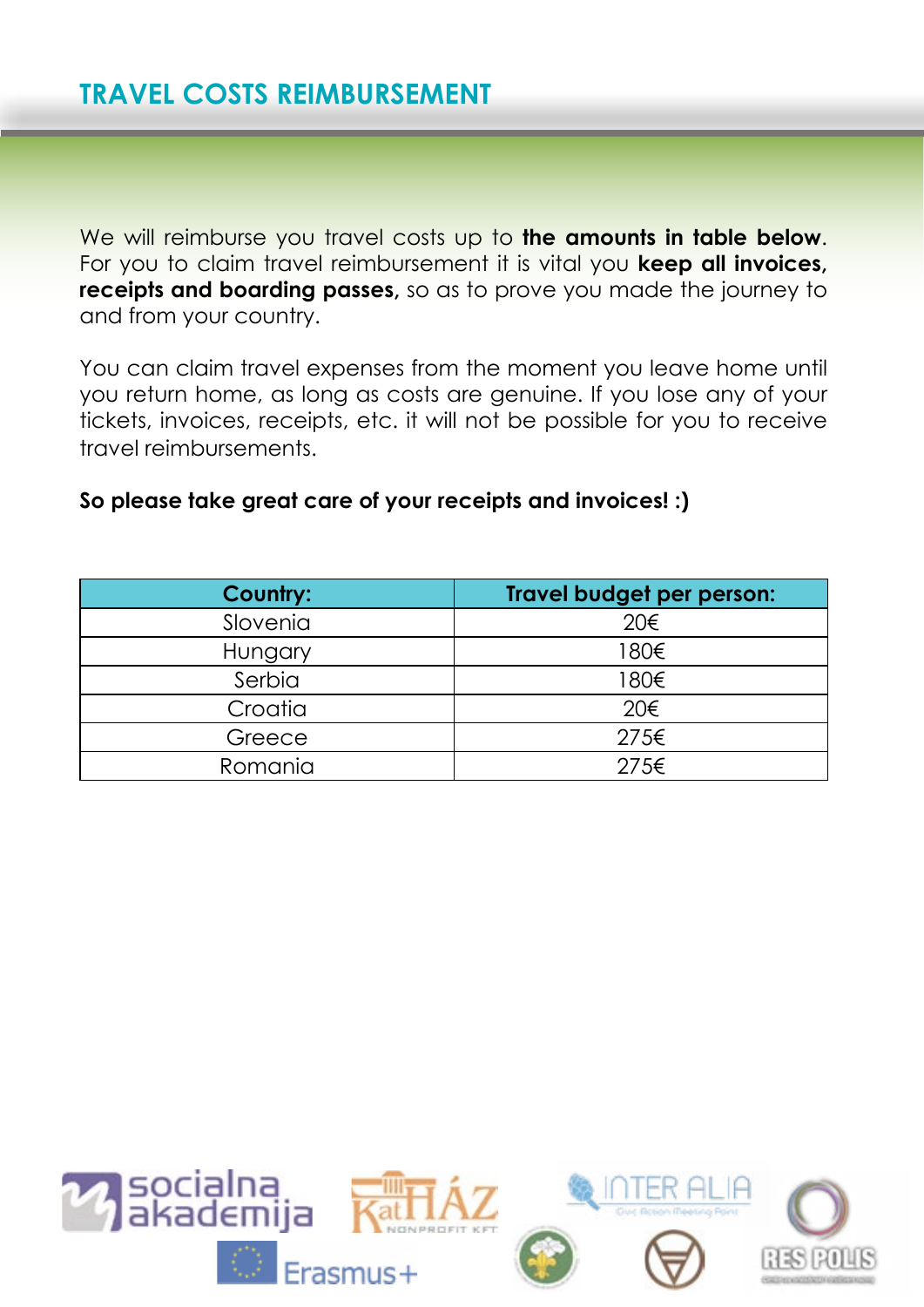# **ABOUT SLOVENIA**

Where the Alps meet the Mediterranean and the Pannonian Plain meets the Karst, there you find sLOVEnia.

With only 20,273 km2, this Central Europe country may be small, but still it has everything: 47 km of Adriatic Sea coast, beautiful lakes, rivers, caves, mountains and a stunning capital city – Ljubljana.



#### **Did you know?**

One of filming locations for The Chronicles Of Narnia: Prince Caspian has been Soča Valley.

# **Do you know these famous Slovenians?**



Bear







## Slavoj Žižek



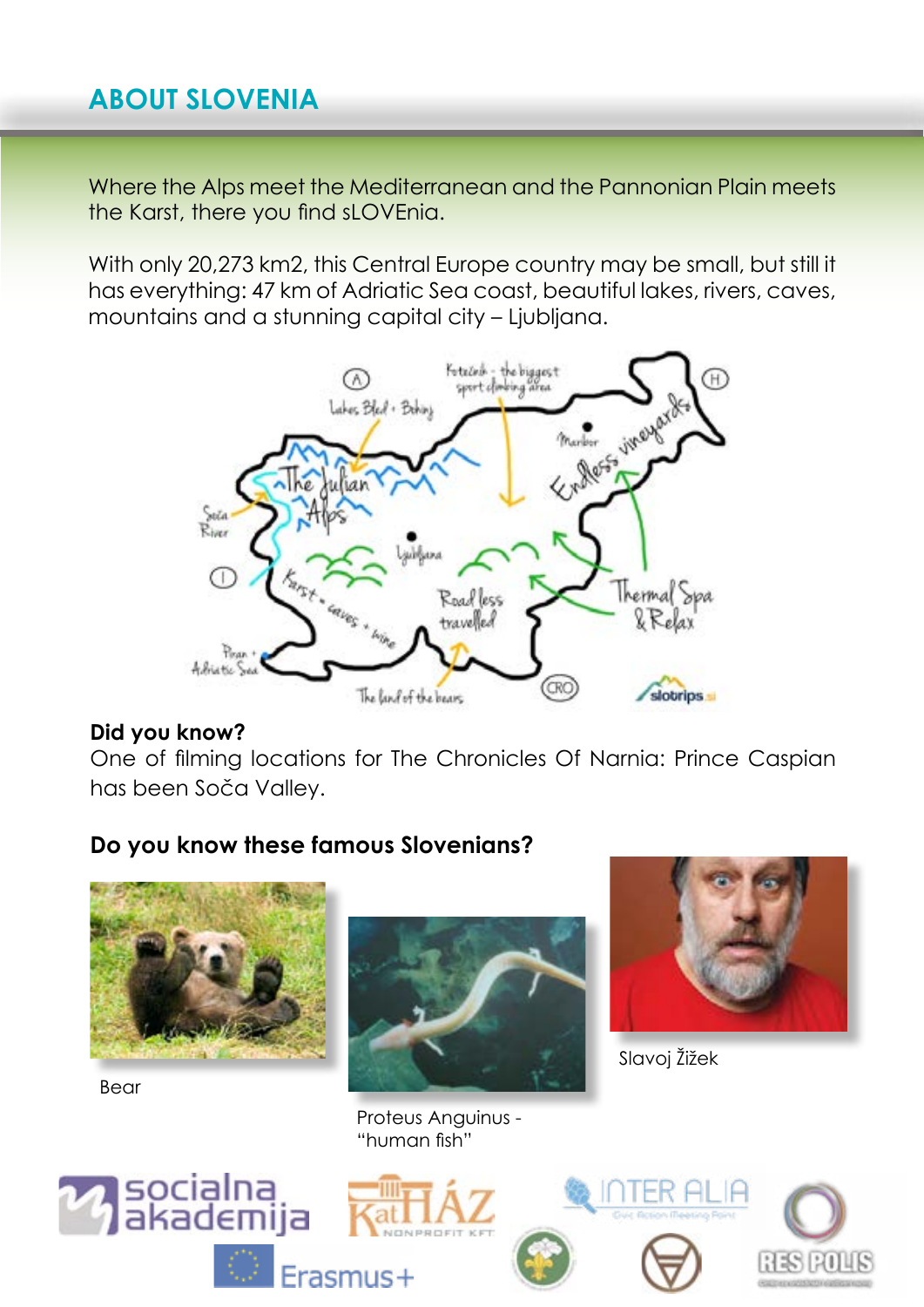# **PRACTICAL INFORMATIONS**

#### **Time Zone**

Slovenia is in the Central European time zone (CEST).

#### **Currency**

The Slovenian currency is Euro.

Exchanging foreign currency into Euros is possible at the bank and official currency exchange offices. You can also withdraw money on ATMs and simultaneous exchange it in Euros.

#### **Safety and health**

Emergency numbers: -> 112 – fire brigade, rescue/ambulance  $-$  113 – police

If you have any allergies or take medication, please let us know if you need any support or help.

#### **Health insurance**

If you live in an EU country and use a national health insurance system there, please apply for a FREE European Health Insurance Card: http:// ehic.europa.eu. We will provide an accident insurance.

#### **How to call Slovenian number?**

Dial **+386** (Slovenian country code) and phone number without first 0 (8 digits).

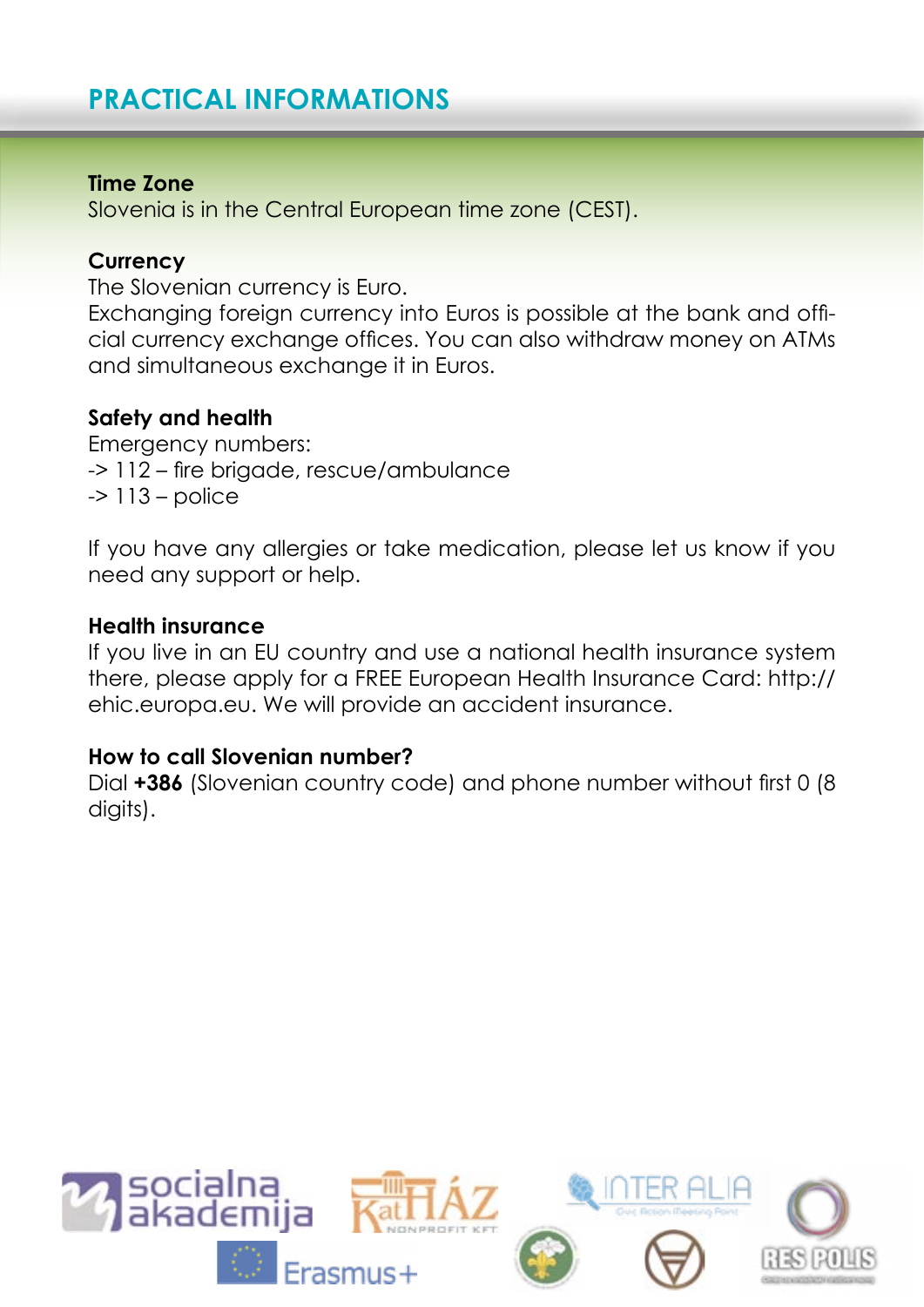## **LET'S LEARN SOME SLOVENIAN!**

| Dober dan                         | Good day                           |
|-----------------------------------|------------------------------------|
| Živjo!                            | Hi! (informal)                     |
| Adijo!                            | Bye (informal)                     |
| Nasvidenje                        | Goodbye (formal)                   |
| Dobro jutro                       | Good morning                       |
| Dober večer                       | Good evening                       |
| Lahko noč                         | Good night                         |
| Dober tek!                        | Enjoy your meal!                   |
| Jaz sem                           | I am                               |
| Moje ime je/Ime mi je             | My name is                         |
| Kako ti je ime?                   | What is your name?                 |
| Sem iz / Prihajam iz              | I come from                        |
| Od kod prihajaš? /Od kje si?      | Where are you from?                |
| Hvala!/ Najlepša hvala!           | Thank you!/ Thank you very much!   |
| Oprosti!                          | Sorry! (singular-less formal)      |
| Oprostite!                        | Sorry! (plural – more formal)      |
| Kako si?                          | How are you?                       |
| Ne govorim slovensko.             | I don't speak Slovene.             |
| Ne razumem.                       | I don't understand.                |
| Kje je ?                          | Where is ?                         |
| Zdravnik                          | A doctor                           |
| <b>Bolnišnica</b>                 | A hospital                         |
| Trgovina                          | A shop                             |
| Kaj je to?                        | What is this?                      |
| Koliko to stane?                  | How much does that cost?           |
| Lačen sem/Lačna sem.              | I am hungry (masculine/feminine).  |
| Zejen sem/Zejna sem.              | I am thirsty (masculine/feminine). |
| Ja                                | Yes                                |
| <b>Ne</b>                         | <b>No</b>                          |
| To je bil najboljši teden v mojem | That was the best week of my life! |
| življenju!                        |                                    |

NPROFIT KFT